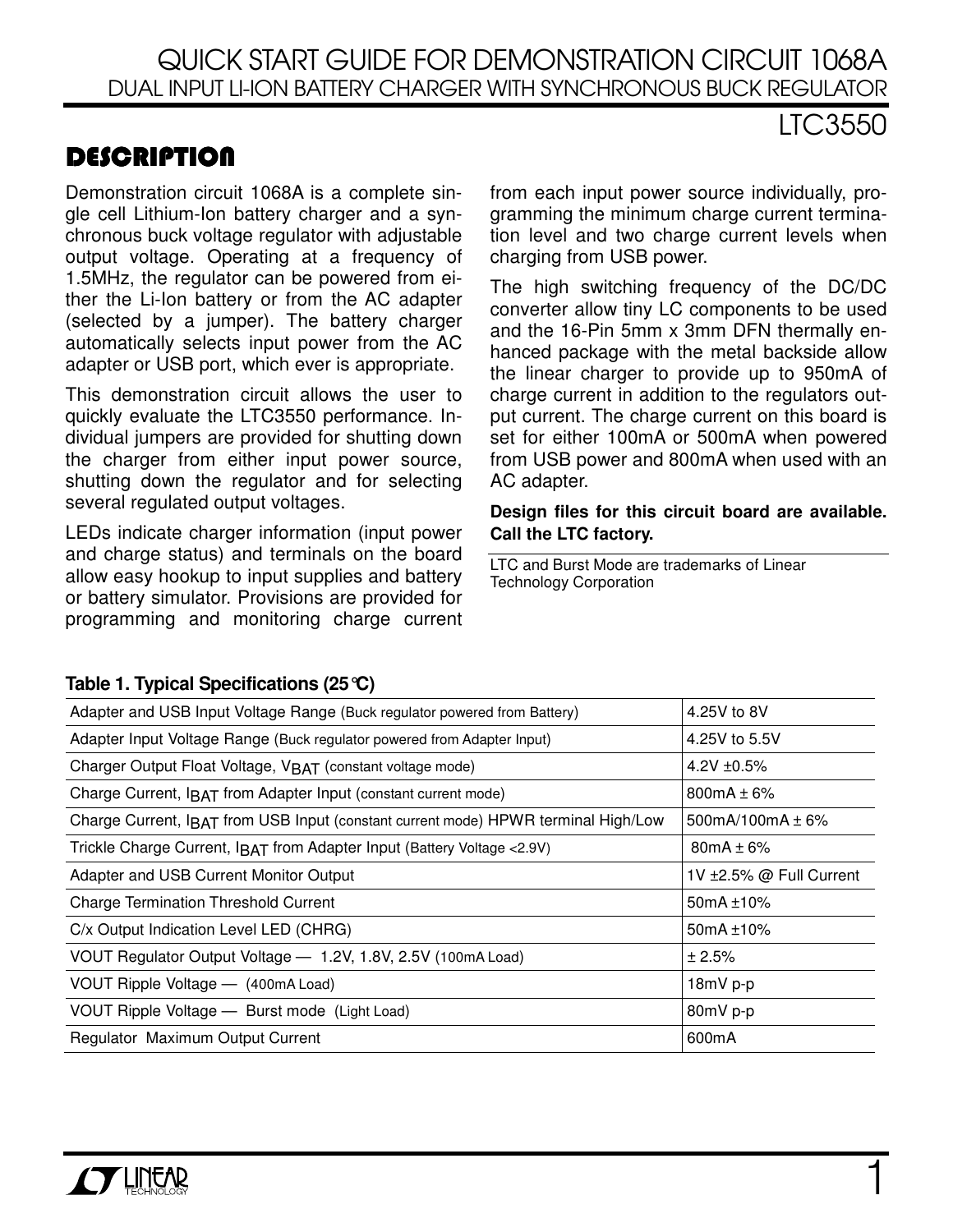# **OPERATION**

The battery charger portion of demonstration circuit 1068A uses a constant-current/constant voltage charge algorithm with a programmable minimum charge current termination. The battery float voltage is fixed at 4.2V and the charge current is programmed for 100mA, 500mA or 800mA, depending which power source is used and the status of the HPWR terminal. The charge cycle terminates when the charge current drops below 50mA after reaching the float voltage. Power and Charge LEDs indicate charger status. The Power LED indicates the input voltage from either input power source is greater than the undervoltage lockout threshold level and at least 180mV greater than the battery voltage.

The Charge LED indicates a charge cycle is in progress. The LED is ON when the charger is in the trickle current, constant current, or the constant voltage portion of the charge cycle (when the charge current is dropping). When the charge current drops below the charge termination current threshold level of 50mA, the LED goes off and the charge cycle ends.

If the battery voltage drops approximately 100mV from the float voltage, after the charge cycle has ended, a recharge cycle will begin.

With power applied to the adapter input, placing the EN Jumper (JP1) in the upper position

can shut down the charger. When USB power is present, the charger can be shut down by moving the jumper to the middle position. The lower position enables the charger when either input is used.

The IDC and the IUSB terminals can be used to measure the charge current that is being supplied from either input supply anytime in the charge cycle. The voltage on these pins is directly proportional to the charge current where one Volt is equal to full programmed current.

The 1.5MHz synchronous buck regulator has jumpers to select output voltages of 1.2V, 1.8V, or 2.5V at up to 600mA of output current. Burst mode operation occurs at low load current and automatically changes to continuous mode at high current. Burst mode provides higher efficiency at low load current.

The input power for the buck regulator can be from either the adapter input or from the battery, selected by jumper JP2. Note that when the regulator is powered from the adapter input, the maximum input voltage is limited to 5.5V. Normally, a Li-Ion battery would be connected to the BAT pin, although the buck regulators can be operated without a battery. When no battery is present, some additional capacitance may be needed on the battery terminal.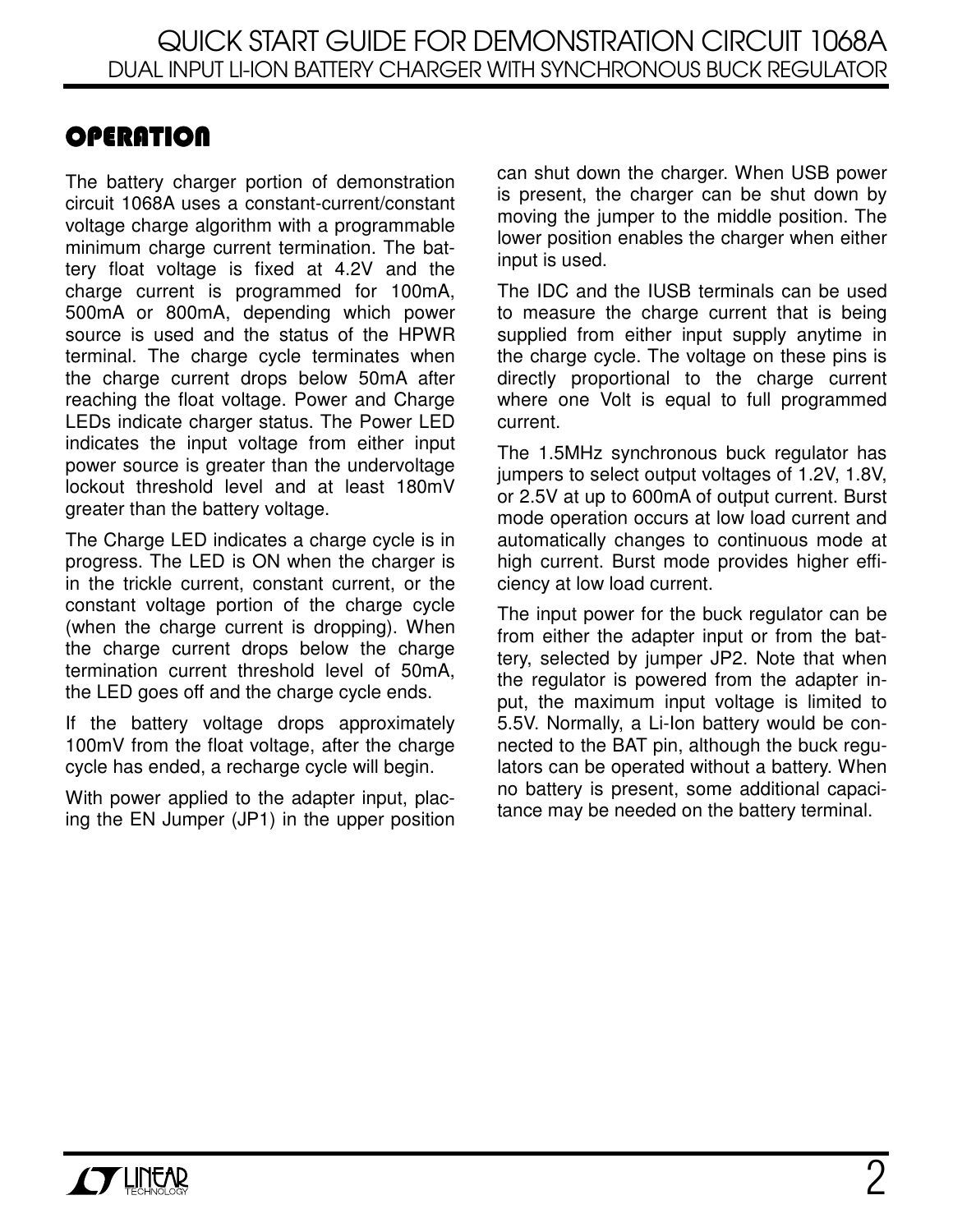

**Figure 1. Demonstration Circuit Test Setup**

## QUICK START PROCEDURE

The charger section can be evaluated using an actual Lithium Ion battery or a battery simulator. The battery simulator is faster because all battery state-of-charge conditions can be quickly simulated.

#### **Battery Simulator**

A battery simulator consists of an adjustable power supply with a load resistor across the power supply output. The load resistor allows the battery simulator to source and sink current, similar to an actual battery. Any battery state-ofcharge condition can be quickly simulated by simply changing the power supply output voltage. The load resistor value is selected that will sink at least 800mA when the power supply is set for 2.6V and the power supply must provide at least 1.4A when adjusted for 4.2V. For this battery simulator, a 3 Ohm 10 Watt power resistor connected to the output of a 5V, 1.5A bench supply will work fine.

### **Charger Evaluation**

Begin circuit evaluation by placing the jumpers to the following positions; JP1 lower, JP2 upper, JP3 lower, and place a jumper in the JP4 (1.2V) position. With the input power supply and battery simulator power supply turned on and adjusted for 0V, connect the demonstration circuit as shown in Figure 1. Note: Connect an external wire from the USB input terminal to the HPWR terminal to pull it high.

Adjust the battery simulator power supply to approximately 2.5V, then begin increasing the USB input supply up to 5V. At approximately 3.9V (the USB undervoltage lockout threshold), the Power and Charge LEDs will turn on and a preconditioning trickle charge of 50mA will begin flowing into the battery simulator. The IUSB pin voltage (Voltmeter V4) will measure about 100mV indicating 10% of the programmed current. Increase the battery simulator power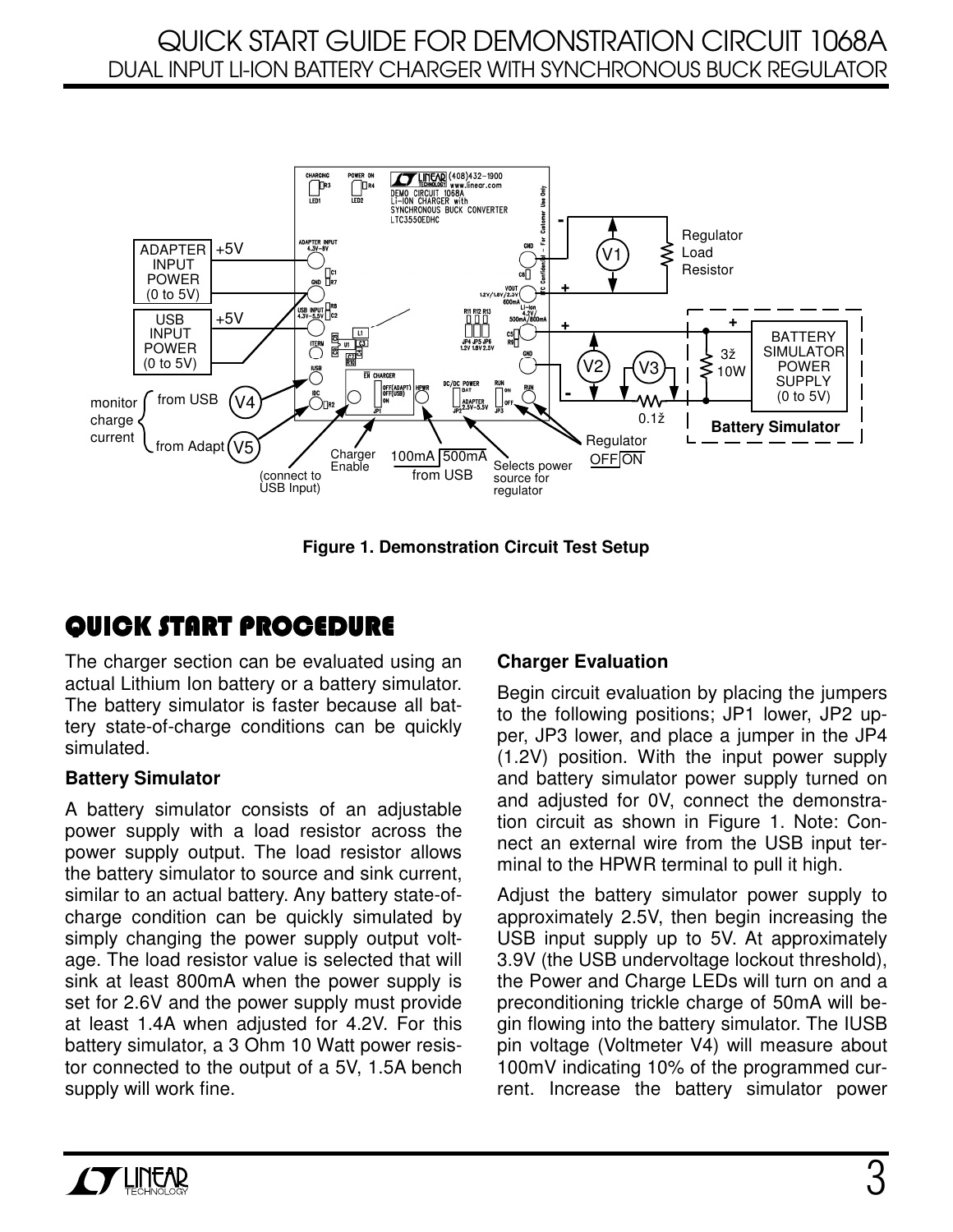supply to 3V as measured by V2. At approximately 2.85V, the charge current will abruptly increase to the programmed constant current of 500mA, which is the maximum rated current available from a USB port. Voltmeter V4, connected to the IUSB terminal, will measure 1 Volt and V3 will measure 50mV across the 100m $\Omega$ charge current sense resistor indicating the full 500mA charge current is flowing. Remove the wire connected to the HPWR terminal allowing the internal pull-down resistor to pull the HPWR pin low, dropping the charge current to 100mA. V4 will measure 200mV & V3 will be 10mV.

Adjust the Adapter input supply to 5V. At approximately 4.15 (the Adapter input undervoltage lockout threshold) the charge current will abruptly increase to the programmed adapter charge current of 800mA. Voltmeter V4 will be 0V and V5 will now measure 1V indicating full programmed current from the Adapter input power supply. Note; reducing the simulator power supply voltage below the trickle charge voltage of 2.85V will reduce the charge current to 10% of the programmed value.

Slowly increase the battery simulator power supply, thus simulating the Li-Ion battery accepting charge. As the battery simulator approaches the float voltage of 4.200V, as measured by V2, the charge current will begin to drop as the charger begins the constant voltage portion of the charge cycle. When the charger is in the constant voltage portion of the charge cycle, small changes in the simulator power supply voltage will result in relatively large changes in charge current. The IUSB and the IDC terminals indicate charge current levels from the respective input power sources at all times during the charge cycle with 1 Volt indicating 100% of the programmed current. When the charge current drops below the End-of-Charge threshold

of 50mA (programmed by R6), the Charge LED will go OFF and the charge cycle ends.

Reducing the battery simulator voltage by approximately 100mV will start a recharge cycle.

When no battery is present, the charger output will exhibit a sawtooth waveform of several hundred mV centered on 4.2V. This is a result of the repeated cycling between charge termination and recharge threshold. This also causes the Charge LED to pulse rapidly and appear to light dimly.

The one-Ohm resistor in series with the ceramic input capacitors minimizes the ringing and overshoot that appears at the input when the input voltage is hot switched. Input voltage transients can easily exceed the maximum ratings causing serious damage to the LTC3550.

#### **Buck Regulator Evaluation**

Move the DC/DC Power jumper (JP2) to the ADAPT (lower) position and select the desired output voltage using jumpers JP4 through JP6. Place the RUN jumper, JP3 in the ON (upper) position and connect a suitable load resistor between the VOUT terminal and GND. The maximum load current is approximately 600mA. With Adapter input power applied, verify that the output voltage, as measured by V1 is between the limits as shown in Table 1. A scope can also be used to measure the regulator output ripple voltage. When evaluating output ripple, observe proper scope probe measuring technique as shown in Figure 3. To increase efficiency at light loads, the regulator operates in burst mode resulting in higher output ripple voltage. As the load current increases, the output ripple decreases as the regulator changes to continuous operation.

**See LTC3550 Data Sheet for additional information.**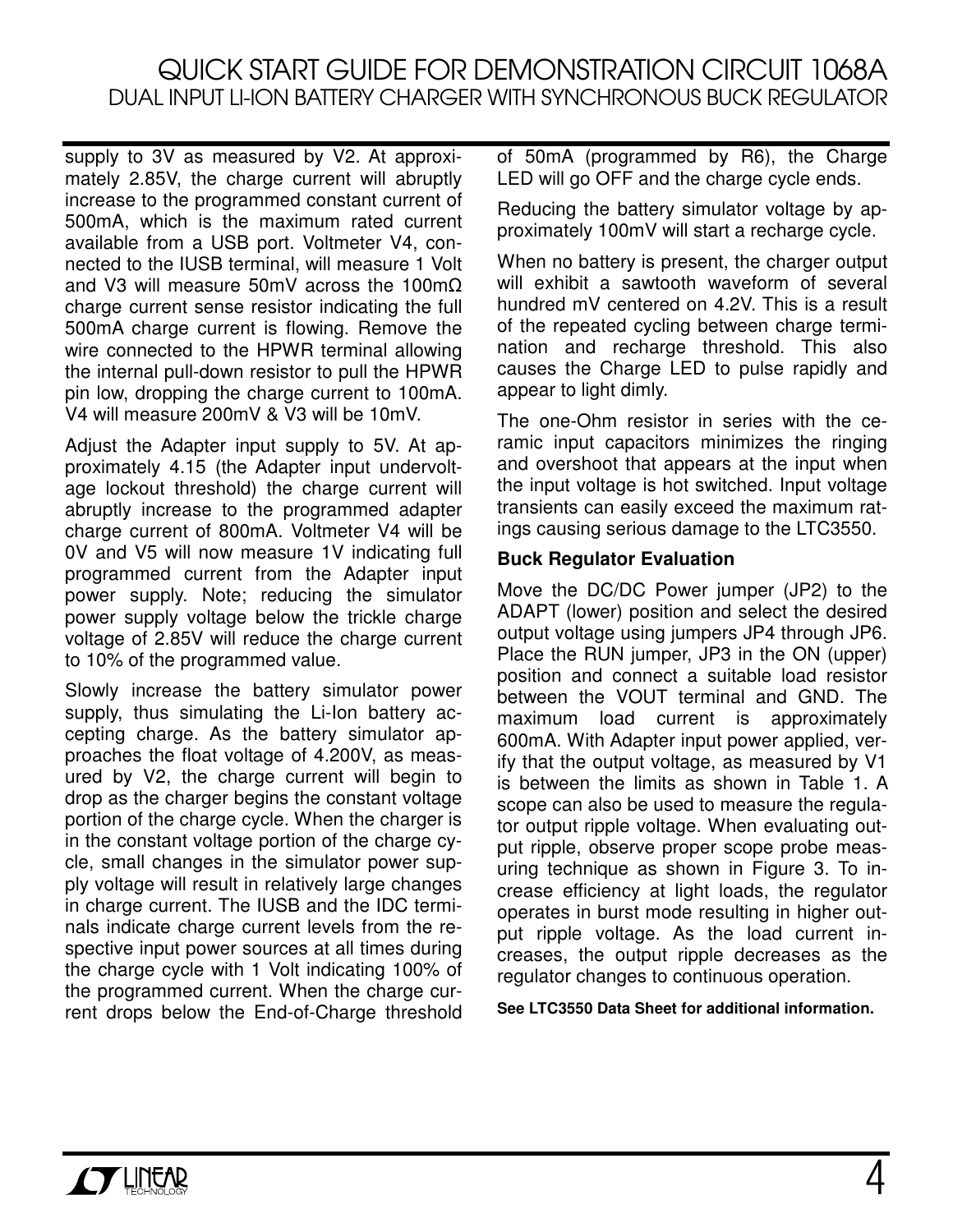

**Figure 2. Output Ripple Voltage**



**Figure 3. Scope Probe Placement for Measuring Output Ripple Voltage**